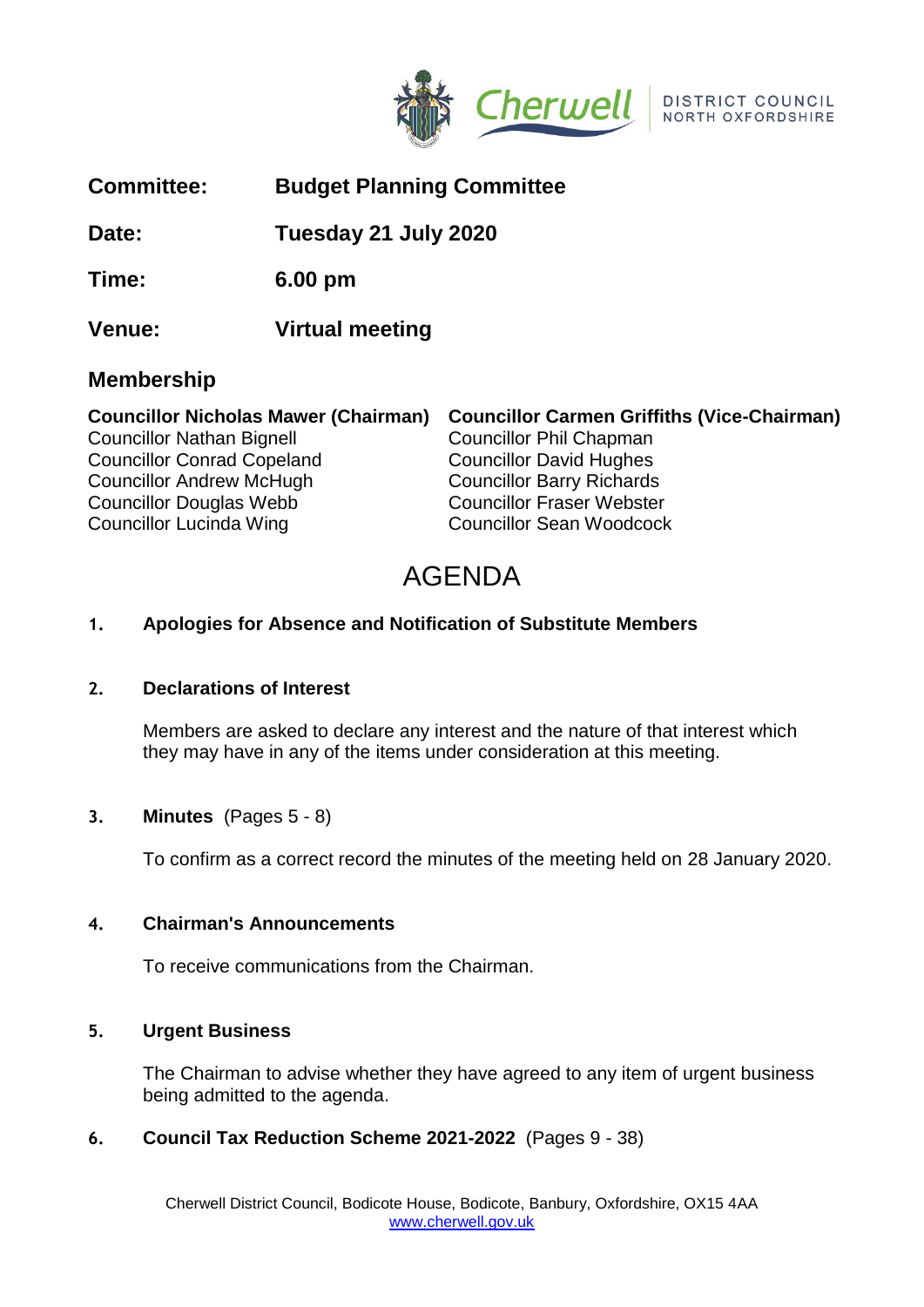# Report of Director of Finance

## **Purpose of report**

To provide members with an update on the Council Tax Reduction income banded scheme which was introduced from 1 April 2020 and to provide options for a Council Tax Reduction Scheme for 2021-2022.

#### **Recommendations**

The meeting is recommended:

- 1.1 To note the contents of the report, and any financial implications for the Council.
- 1.2 To recommend to Executive which option should be considered for the Council Tax Scheme for 2021-2022.
- 1.3 If the option of no change to the current scheme is recommended to Executive, members of this Committee are also asked to recommend that no consultation takes place. However, if another option is recommended to Executive, full consultation is required.

# **7. Review of Committee Work Plan**

Dates of meetings for 2020-2021:

29 September 10 November 15 December 19 January 2021 9 March

# **Information about this Meeting**

# **Apologies for Absence**

Apologies for absence should be notified to [democracy@cherwellandsouthnorthants.gov.uk](mailto:democracy@cherwell-dc.gov.uk) or 01295 221953 prior to the start of the meeting.

# **Declarations of Interest**

Members are asked to declare interests at item 2 on the agenda or if arriving after the start of the meeting, at the start of the relevant agenda item.

# **Local Government and Finance Act 1992 – Budget Setting, Contracts & Supplementary Estimates**

Members are reminded that any member who is two months in arrears with Council Tax must declare the fact and may speak but not vote on any decision which involves budget setting, extending or agreeing contracts or incurring expenditure not provided for in the agreed budget for a given year and could affect calculations on the level of Council Tax.